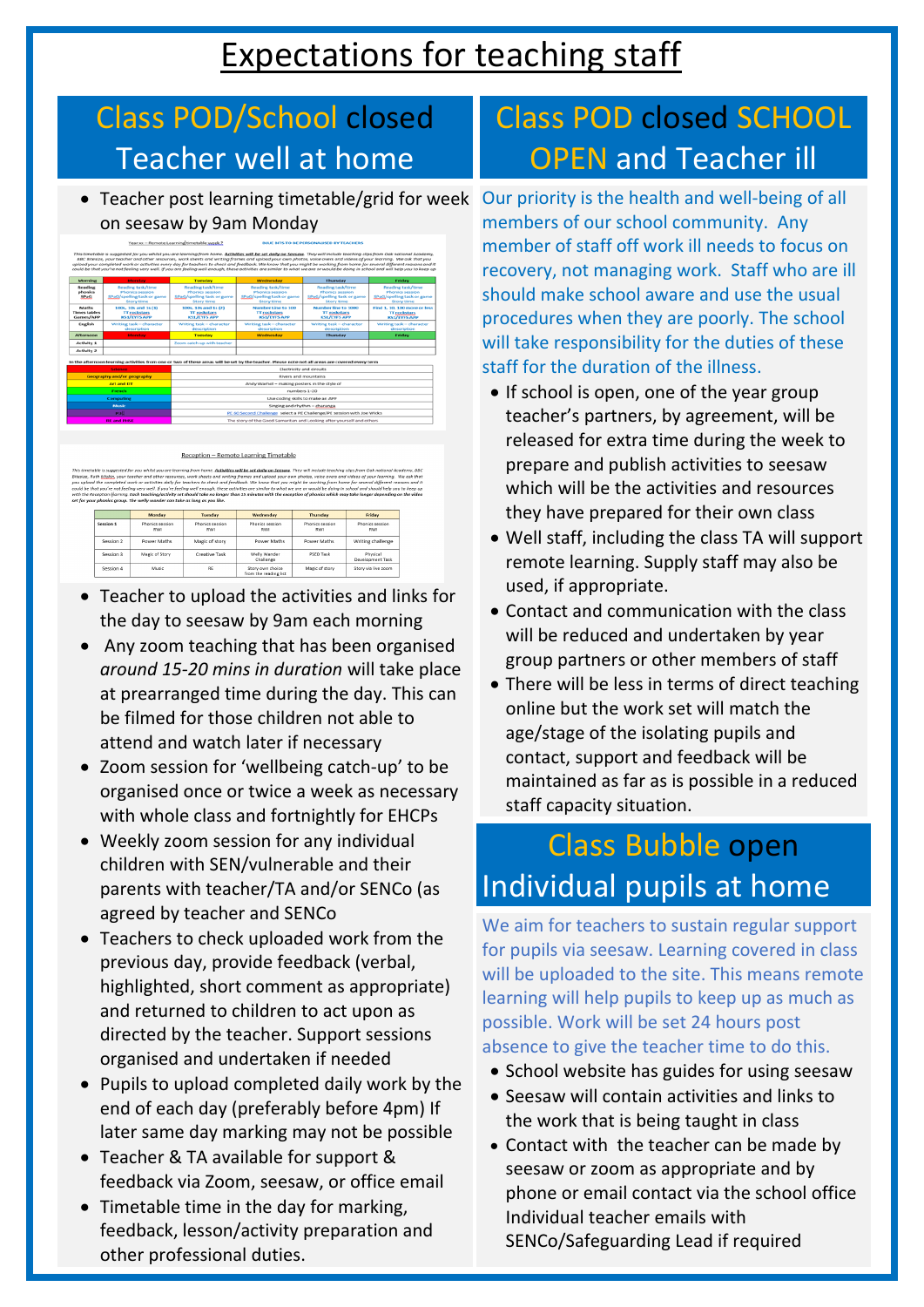# Expectations for parents and children

**School website http://www.penistonestjohns.co.uk/ has guides for using seesaw**

### Class Bubble closed Teacher well at home

## Class Bubble closed Teacher ill

Every day you need to log on to seesaw with your child. The teacher will:

 Upload the learning timetable/grid for week by 9am Monday

| Tear XX - Remote Learningtimetable week, [<br><b>BLUE BUS TO BE PERSONALISED BY TEACHERS</b><br>This timetable is suggested for you whilst you are learning from home. Activities will be set daily on Seesaw. They will include teaching clips from Oak national Academy,<br>BBC Bitesize, your teacher and other resources, work sheets and writing frames and upload your own photos, voice overs and videos of your learning. We ask that you<br>upload your completed work or activities every day for teachers to check and feedback. We know that you might be working from home for several different reasons and it<br>could be that you're not feeling very well. If you are feeling well enough, these activities are similar to what we are or would be doing in school and will help you to keep up |                                                                                                                                                  |                                                                                         |                                                                                         |                                                                                                |                                                                                         |  |  |
|------------------------------------------------------------------------------------------------------------------------------------------------------------------------------------------------------------------------------------------------------------------------------------------------------------------------------------------------------------------------------------------------------------------------------------------------------------------------------------------------------------------------------------------------------------------------------------------------------------------------------------------------------------------------------------------------------------------------------------------------------------------------------------------------------------------|--------------------------------------------------------------------------------------------------------------------------------------------------|-----------------------------------------------------------------------------------------|-----------------------------------------------------------------------------------------|------------------------------------------------------------------------------------------------|-----------------------------------------------------------------------------------------|--|--|
| <b>Morning</b>                                                                                                                                                                                                                                                                                                                                                                                                                                                                                                                                                                                                                                                                                                                                                                                                   | Monday                                                                                                                                           | Tuesday                                                                                 | Wednesday                                                                               | <b>Thursday</b>                                                                                | Friday                                                                                  |  |  |
| Reading<br>phonics<br>SPaG                                                                                                                                                                                                                                                                                                                                                                                                                                                                                                                                                                                                                                                                                                                                                                                       | Reading task/time<br>Phonics session<br>SPaG/spelling task or game<br><b>Story time</b>                                                          | Reading task/time<br>Phonics session<br>SPaG/spelling task or game<br><b>Story time</b> | Reading task/time<br>Phonics session<br>SPaG/spelling task or game<br><b>Story time</b> | Reading task/time<br><b>Phonics session</b><br>SPaG/spelling task or game<br><b>Story time</b> | Reading task/time<br>Phonics session<br>SPaG/spelling task or game<br><b>Story time</b> |  |  |
| <b>Maths</b><br><b>Times tables</b><br>Games/APP                                                                                                                                                                                                                                                                                                                                                                                                                                                                                                                                                                                                                                                                                                                                                                 | 100s, 10s and 1s (1)<br><b>TT</b> rockstars<br><b>KS1/EYFS APP</b>                                                                               | 100s, 10s and 1s (2)<br><b>TT</b> rockstars<br><b>KS1/EYFS APP</b>                      | Number Line to 100<br><b>TT</b> rockstars<br><b>KS1/EYFS APP</b>                        | Number line to 1000<br><b>TT</b> rockstars<br><b>KS1/EYFS APP</b>                              | Find 1, 10, 100 more or less<br><b>TT</b> rockstars<br><b>KS1/EYFS APP</b>              |  |  |
| English                                                                                                                                                                                                                                                                                                                                                                                                                                                                                                                                                                                                                                                                                                                                                                                                          | Writing task - character<br>description                                                                                                          | Writing task - character<br>description                                                 | Writing task - character<br>description                                                 | Writing task - character<br>description                                                        | Writing task - character<br>description                                                 |  |  |
| <b>Afternoon</b>                                                                                                                                                                                                                                                                                                                                                                                                                                                                                                                                                                                                                                                                                                                                                                                                 | Monday                                                                                                                                           | <b>Tuesday</b>                                                                          | Wednesday                                                                               | Thursday                                                                                       | Friday                                                                                  |  |  |
| Activity 1                                                                                                                                                                                                                                                                                                                                                                                                                                                                                                                                                                                                                                                                                                                                                                                                       |                                                                                                                                                  | Zoom catch-up with teacher                                                              |                                                                                         |                                                                                                |                                                                                         |  |  |
| Activity 2                                                                                                                                                                                                                                                                                                                                                                                                                                                                                                                                                                                                                                                                                                                                                                                                       |                                                                                                                                                  |                                                                                         |                                                                                         |                                                                                                |                                                                                         |  |  |
|                                                                                                                                                                                                                                                                                                                                                                                                                                                                                                                                                                                                                                                                                                                                                                                                                  | In the afternoon learning activities from one or two of these areas will be set by the teacher. Please note not all areas are covered every term |                                                                                         |                                                                                         |                                                                                                |                                                                                         |  |  |
| <b>Science</b>                                                                                                                                                                                                                                                                                                                                                                                                                                                                                                                                                                                                                                                                                                                                                                                                   |                                                                                                                                                  | Electricity and circuits                                                                |                                                                                         |                                                                                                |                                                                                         |  |  |
| Geography and/or geography                                                                                                                                                                                                                                                                                                                                                                                                                                                                                                                                                                                                                                                                                                                                                                                       |                                                                                                                                                  | Rivers and mountains                                                                    |                                                                                         |                                                                                                |                                                                                         |  |  |
| <b>Art and DT</b>                                                                                                                                                                                                                                                                                                                                                                                                                                                                                                                                                                                                                                                                                                                                                                                                |                                                                                                                                                  | Andy Warhol - making posters in the style of                                            |                                                                                         |                                                                                                |                                                                                         |  |  |
| French                                                                                                                                                                                                                                                                                                                                                                                                                                                                                                                                                                                                                                                                                                                                                                                                           |                                                                                                                                                  | numbers 1-20                                                                            |                                                                                         |                                                                                                |                                                                                         |  |  |
| <b>Computing</b>                                                                                                                                                                                                                                                                                                                                                                                                                                                                                                                                                                                                                                                                                                                                                                                                 |                                                                                                                                                  | Use coding skills to make an APP                                                        |                                                                                         |                                                                                                |                                                                                         |  |  |
| Music                                                                                                                                                                                                                                                                                                                                                                                                                                                                                                                                                                                                                                                                                                                                                                                                            |                                                                                                                                                  | Singing and rhythm - charanga                                                           |                                                                                         |                                                                                                |                                                                                         |  |  |
| <b>P.EU</b>                                                                                                                                                                                                                                                                                                                                                                                                                                                                                                                                                                                                                                                                                                                                                                                                      |                                                                                                                                                  | PE 60 Second Challenge select a PE Challenge/PE session with Joe Wicks                  |                                                                                         |                                                                                                |                                                                                         |  |  |
|                                                                                                                                                                                                                                                                                                                                                                                                                                                                                                                                                                                                                                                                                                                                                                                                                  | The story of the Good Samaritan and Looking after yourself and others<br><b>REand PHSE</b>                                                       |                                                                                         |                                                                                         |                                                                                                |                                                                                         |  |  |

#### Reception - Remote Learning Timetable

his timetable is suggested for you whilst you are learning from home. <u>Activities will be set daily on Seesaw</u>. They will include teaching clips from Oak national Academy,<br>itesize, Ruth <u>Miskin</u>, your teacher and other res

|           | Monday                 | Tuesday                | Wednesday                                 | Thursday               | Friday                       |
|-----------|------------------------|------------------------|-------------------------------------------|------------------------|------------------------------|
|           |                        |                        |                                           |                        |                              |
| Session 1 | Phonics session<br>RWI | Phonics session<br>RWI | Phonics session<br>RWI                    | Phonics session<br>RWI | Phonics session<br>RWI       |
| Session 2 | Power Maths            | Magic of story         | Power Maths                               | Power Maths            | Writing challenge            |
| Session 3 | Magic of Story         | Creative Task          | Welly Wander<br>Challenge                 | PSED Task              | Physical<br>Development Task |
| Session 4 | Music                  | RE                     | Story own choice<br>from the reading list | Magic of story         | Story via live zoom          |

- Upload the activities and links for the day by 9am each morning
- Organise zoom teaching *around 15-20 mins in duration* for those children who need extra support to take place at a prearranged time during the day. This may be filmed for those children not able to attend to watch later
- Organise a zoom session for a 'wellbeing catchup' with the whole class once a week
- Organise zoom session for any individual children and their parents with teacher and/or SENCo as agreed
- Check uploaded work from the previous day, provide feedback (verbal, highlighted, short comment as appropriate) and returned to children to act upon. Support sessions organised and undertaken if needed
- If possible a teacher who is familiar with your class will be released from class to post work on seesaw, in line with what the children have been learning in class.
- Well staff, including the class TA will support remote learning
- There will be less in terms of direct teaching online, but the work set will match the age/stage of the isolating pupils and daily contact, support and feedback will be maintained, but may be in a reduced form due to decreased capacity
- Contact and communication with school can still be made via email and telephone

Our priority is the health and well-being of all members of our community and staff. Any member of staff off work ill needs to focus on their recovery, not managing schoolwork. The school will take responsibility for all of the duties of these staff.

# Class Bubble open Individual pupils at home

- We aim for all teachers to maintain regular remote learning via seesaw, so that what the pupils are covering in class can be mirrored at home, where possible.
- Seesaw will contain activities and links to work the class is being taught where this is possible
- The school website has guides for using seesaw
- Pupils to upload completed daily work by the end of each day (preferably before 4pm) If later same day marking may not be possible
- Timetable time for marking, feedback, lesson preparation and other professional duties when they will be unavailable
- Please be patient when requesting support from staff. You could be 1 of 30 parents who are asking at that moment
- Contact with the teacher will be by and phone/email via the school office
- Contact may also be made in the same way with the SENCo or Safeguarding Lead if required